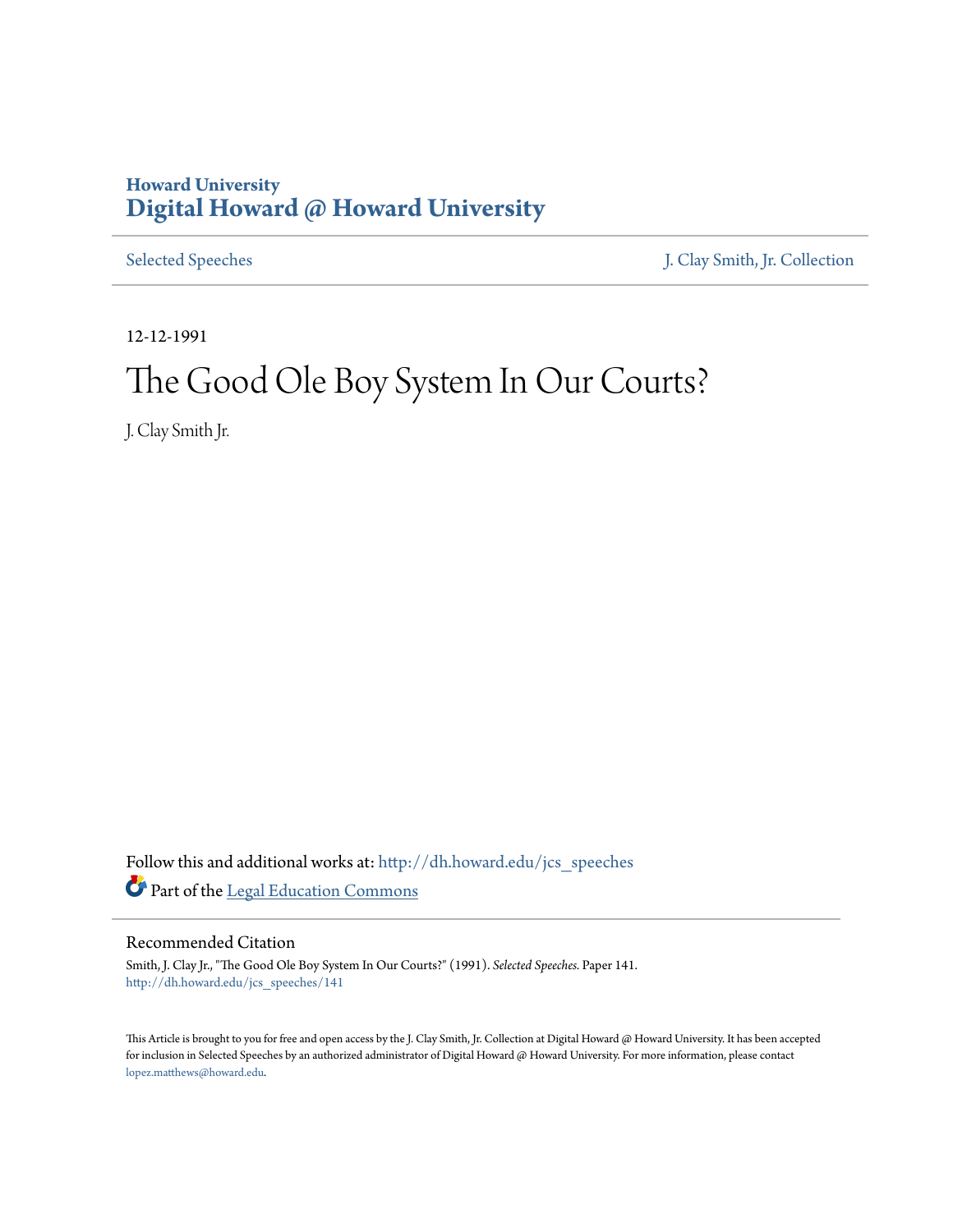"The Good Ole Boy System In Our Courts?" (In Memory of Dean Gleason L. Archer) Professor J. Clay Smith, Jr.<sup>\*</sup>

 $\mathbf{A}$ 

my.

Howard University School of Law

In a capital system driven by the free market one would doubt that an "old boy" anything could control the production of a group of people-black people, black lawyers. In modern times, the words "Old Boy Network" described the control of the marketplace by persons powerful enough to exclude others by predatory means. In less modern times, the term "Old Boy Network" would have applied only to men.

The point that is being made here is that the term "Old Boy Network" is more than a group of words that describe exclusion. These words conceptualize an economic regime--the regime of monopoly.

The "Old Boy Network" does not necessarily mean that poor white men and women were included in the legal power structure. So my remarks should not be taken to mean this. In fact, it was the Dean of Suffolk Law School, Gleason L. Archer, who, in 1929, stated, "The rich man's son is fully entitled to every educational advantage that wealth can give him. But when school days are oyer and he is prepared for life he is not, in my judgment, entitled to

<sup>·</sup>Panel Comments before The George Washington American Inn of Court, Washington, D.C., December 12, 1991, Tayloe House. Jack H.<br>Olender, Convener. Other panelist: Mabel Haden, private practice, Washington, D.C., and Marsha Greenfield, Executive Director, Gender Bias Task Force, D.C. Superior Court.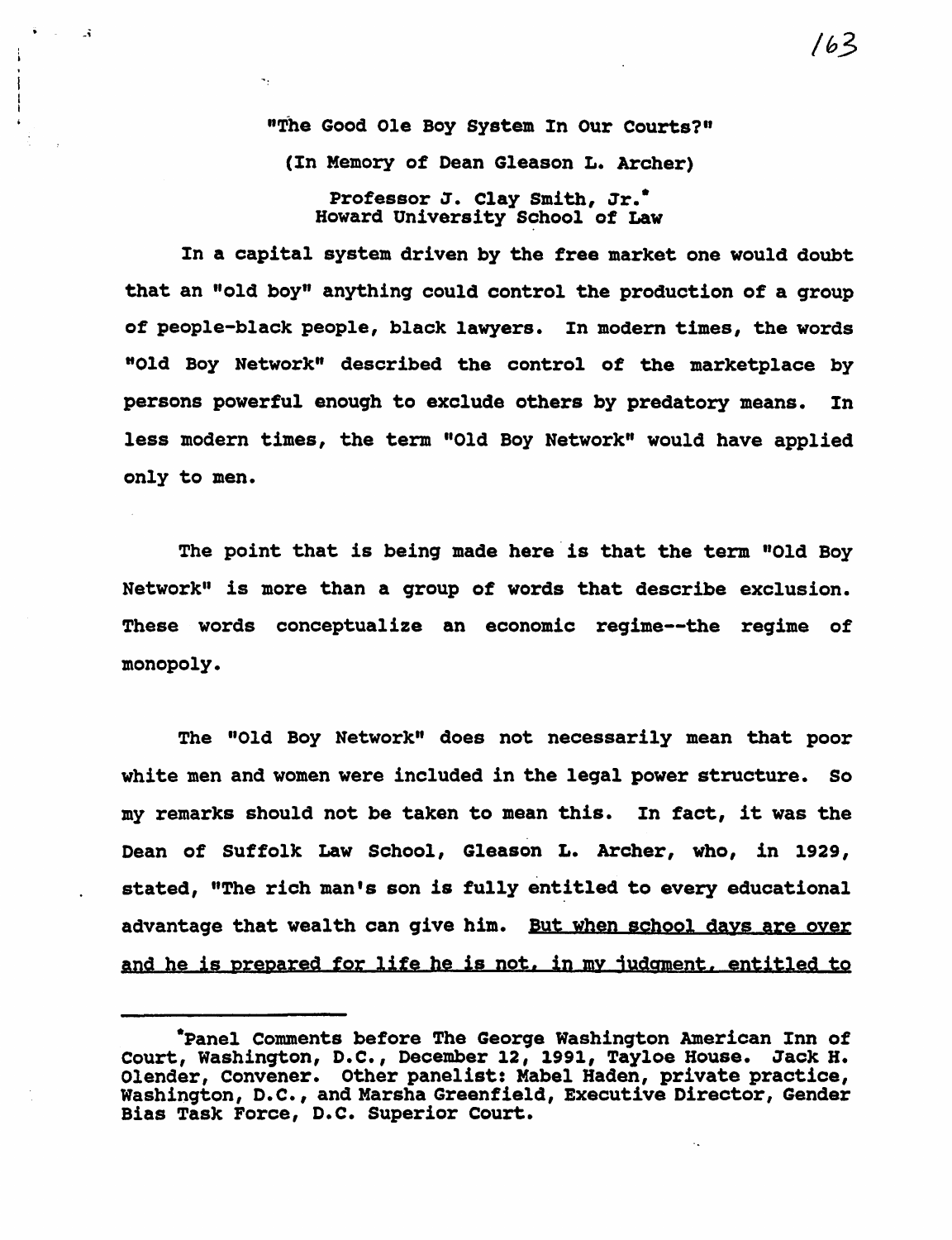any exclusive monopoly of any profession or any office of honor this Republic. Gleason L. Archer, "Facts And Implications Of College Monopoly Of Legal Education," in 54 Report of The Fifty-Second Annual Meeting of American Bar Association 719, 722 (Oct., 1929) (original emphasis). Hence, the term "equality of opportunity" in the leqal profession, as Dean Archer viewed the world, may have originated an affirmative action theme.

I have limited my presentation to particularize the effect of the "Old Boy Network" on the black lawyer. I use the conception of monopoly as a point of departure.

1) Before the American Revolution, no black lawyer is known to have been admitted to practice before the Inns of Court in England. See generally, A. Pulling, Tbe Order Of The Coif 161-162 (1897) (discussion on first Inns of Court) and W.J. Loftle,  $The$ Inns of Court And Chancery (1893) (same).

Therefore, the common law as it developed in England is not known to have developed with the intellectual input of black people. Simply put, so far as we know, the black lawyer stamped no personality on the English common law as (1) lawyer (2) judge or . (3) legislator before modern times. They were never in the marketplace as lawyers in Blackstone's England, or in the American proprietary colonies.

2) After the American Revolution, and during the formation of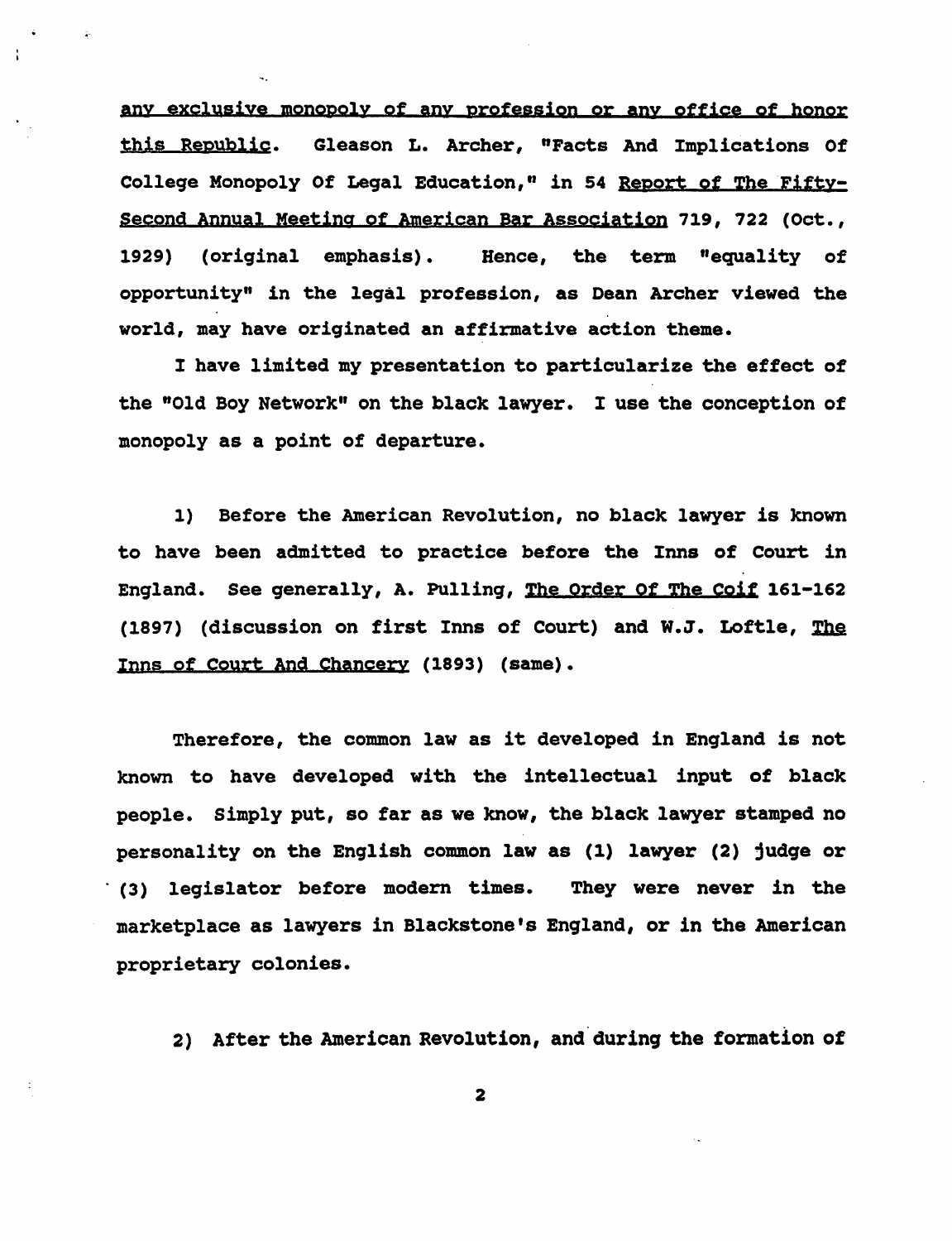the United States, the presence of slavery locked black people out of the definition of personhood under the constitution, under the Dred Scott and Plessy v. Ferguson opinions and beyond. Smith, Pure Legal Existence: Blacks and the Constitution. 20 How. L.J. 921 (1987).

3) However, neither the Dred scott decision, decided in 1857, nor Plessy, decided in 1896, kept black people out of the legal profession.

4) The black lawyer entered the legal profession in 1844, 12 years before the Dred Scott decision. Macon B. Allen entered the bar under regulated circumstances: he took and passed a bar examination. Allen entered the American bar which had no experience with black people as advocates in law. So, one should now ask: what is the speaker driving at? What point is being made?

The point is: from 1844 forward, how has monopoly, the "Old Boy Network," affected the upward mobility of blacks in the law?

In economic terms, the legal profession, through state laws, customs directly and indirectly controlled the entry of black lawyers, and by doing so was able to maintain control of entry and the continued maintenance of power over their post entry activities. A.L. Abel, American Lawyers 99 (1989).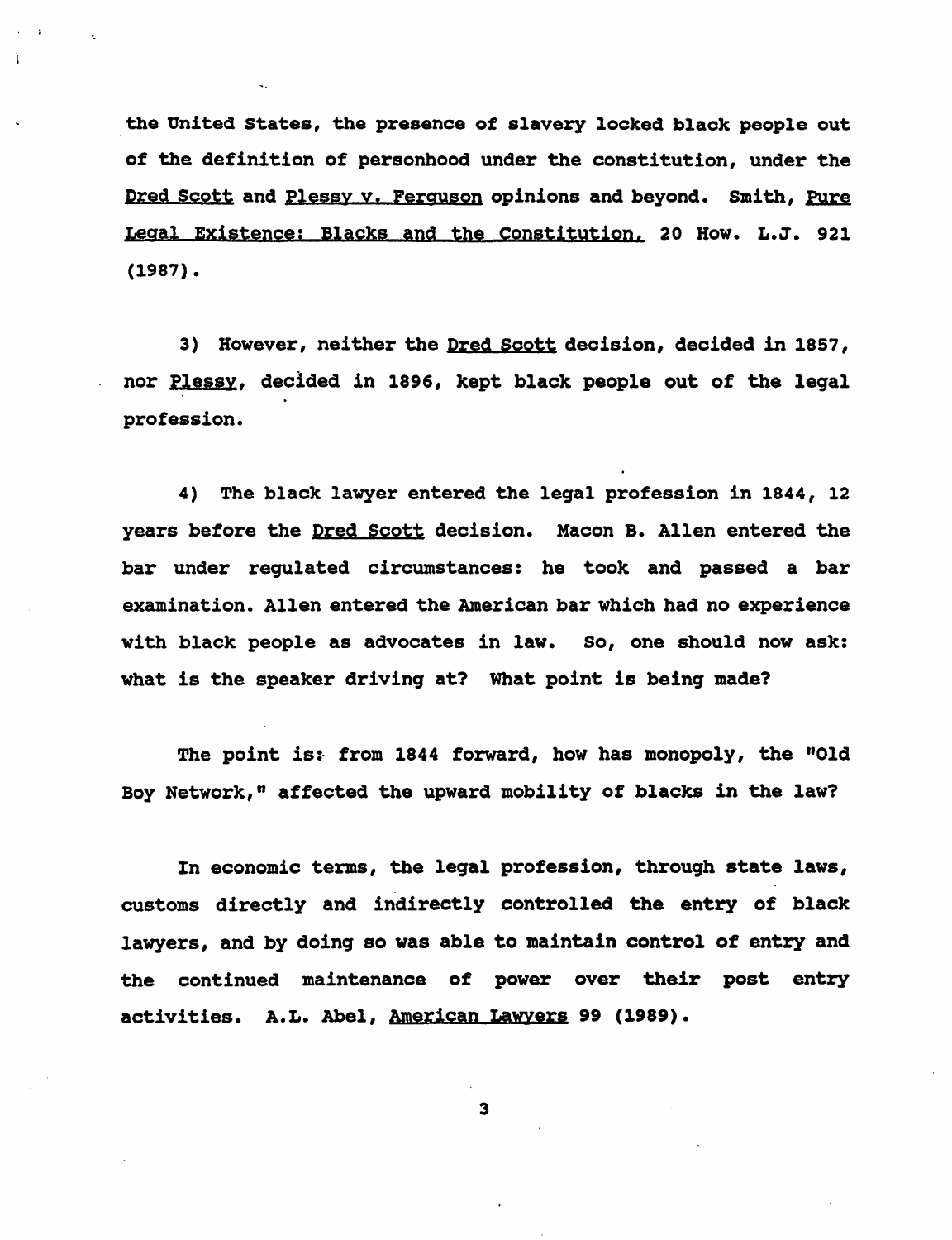Let me now give you a few examples of how that power was maintained:

1. Intellectual doubt. The entry of the black lawyer in American law did not eradicate the predominate view that blacks were inferior. This view was carried forward by the "Old Boy Network." With doubt cast on the intellectual ability of blacks and the black lawyer, the network was able to control access to commercial legal work by the black lawyer. This intellectual doubt found its way into the exclusion of'blacks from some law schools. More particularly, and because of white doubt, some black people themselves came to believe that black lawyers were intellectually incapable of mastering legal abstractions. The "Old Boy Network" maintained a monopoly in the legal marketplace.

2. Family Ties. "Old Boy Networks" are often cemented through family ties. Ties gua wealth, influence, and the police. The black lawyer brought little or no wealth to the law. Family influence was marginal, although during the Post-Reconstruction era some black lawyers were aided by their white fathers, and relatives. Family ties to the police was nil. Indirectly, the "Old Boy Network" was maintained.

3) Political disfranchisement. Voting was an essential element of gaining power or protecting individual or group rights. Political disfranchisement affected'the black lawyer in.ways that nearly destroyed them. Juries were selected from voting lists.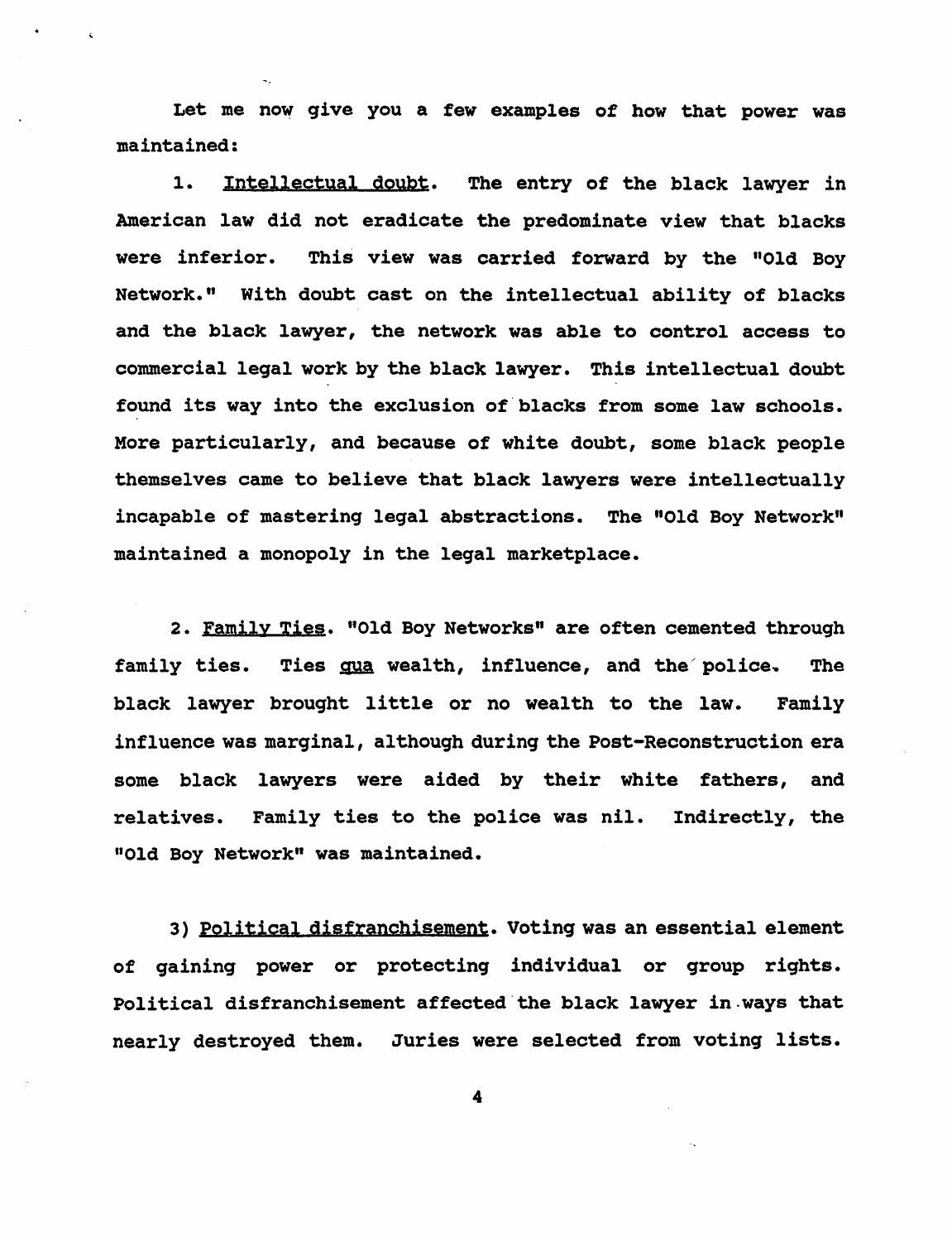Disfranchisement meant that in some states blacks were never called for jury service. Effect: black criminal defendants were routinely found quilty, and the black community was driven to white lawyers because they believed that justice could not be obtained by black lawyers before white judges and juries. The "Old Boy Network" remained intact. (In modern times, blacks have been systematically excluded for juries. See e.g., Kamen. High Court Rules Against Exclusion of Blacks From Juries, Wash. Post., May 1, 1986, at 1, col. 2).

There are other examples that I could give to demonstrate how the "Old Boy Network" regime has impacted the black lawyer. Time is limited, so let me summarize.

-Today, there are fewer than 30 thousand black lawyers in the nation and about 700,000 white lawyers.

-There are no mega-size black law firms in America, and no white mega-size law firms with significant number of black lawyers. Karmel, WhY Blacks still Hayen't Made It, The American Lawyer 121, March, 1984. Brenner, Minority Lawvers Missed Out On Hiring Boom, Wash. Post, Feb. 13, 1990, at A8, col. 1; Spire, Unlocking The Door For Minority Lawyers, 10 Bar Leader 119, March-April, 1985.

-There are some law faculties that remain white or near white, and few states have ever had a black lawyer on the Supreme Court.